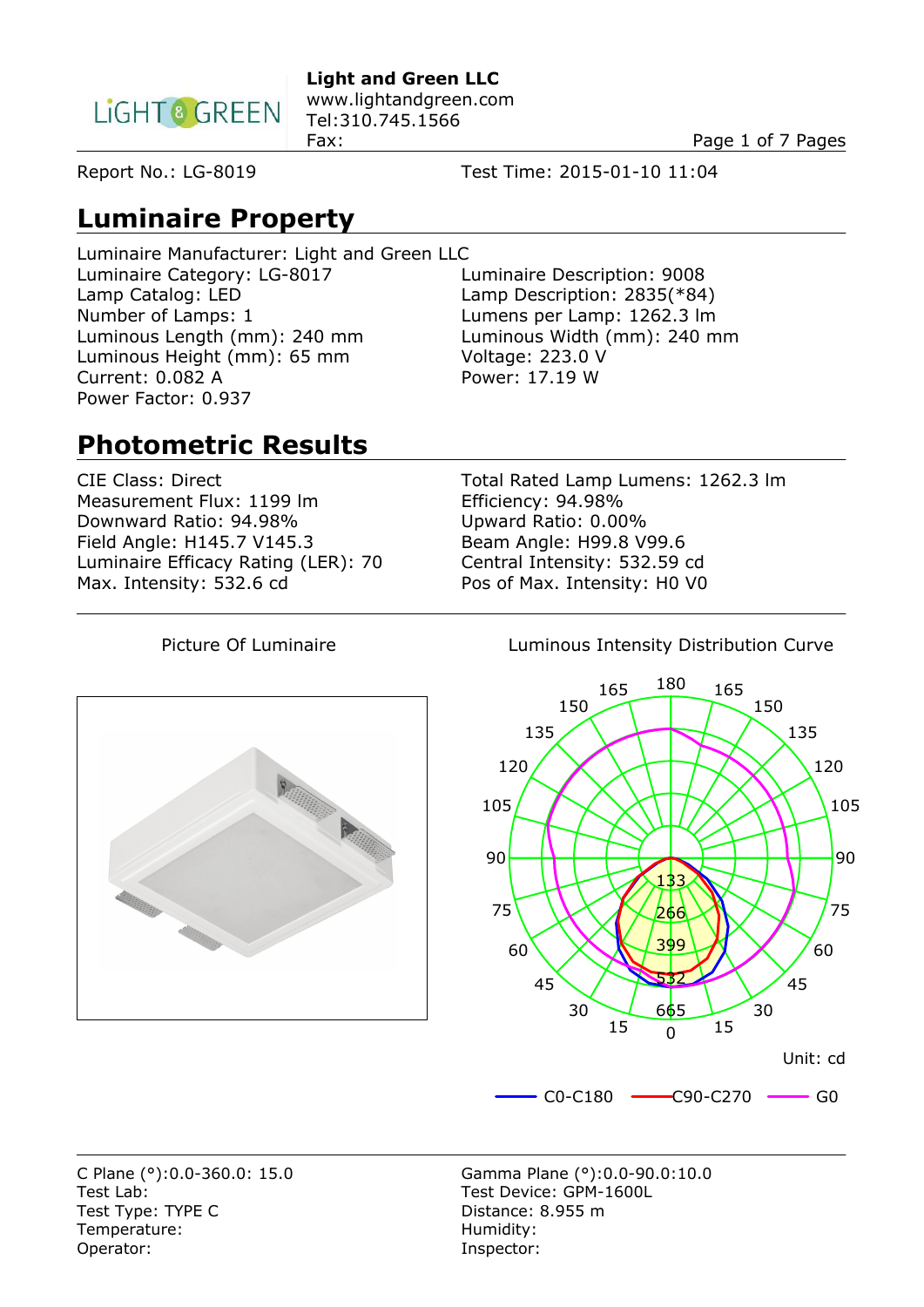

#### **Coefficients Of Utilization - Zonal Cavity Method**

| <b>RC</b>      | $0.8^{\circ}$ | 0.8 | 0.8 | 0.8 | 0.7 | 0.7 | 0.7                 | 0.7     | 0.5 | 0.5     | 0.5     | 0.3 | 0.3 | 0.3 | 0.1 | 0.1 | 0.1 | $\Omega$ |
|----------------|---------------|-----|-----|-----|-----|-----|---------------------|---------|-----|---------|---------|-----|-----|-----|-----|-----|-----|----------|
| <b>RW</b>      | 0.7           | 0.5 | 0.3 | 0.1 | 0.7 | 0.5 |                     | 0.3 0.1 | 0.5 | 0.3 0.1 |         | 0.5 | 0.3 | 0.1 | 0.5 | 0.3 | 0.1 | $\Omega$ |
| <b>RCR</b>     | $RF = 0.2$    |     |     |     |     |     |                     |         |     |         |         |     |     |     |     |     |     |          |
| 0              | 113           | 113 | 113 |     |     |     | 113 110 110 110 110 |         | 105 |         | 105 105 | 101 | 101 | 101 | 97  | 97  | 97  | 95       |
| 1              | 104           | 100 | 97  | 93  | 102 | 98  | 95                  | 92      | 94  | 91      | 89      | 91  | 88  | 86  | 87  | 85  | 84  | 82       |
| $\overline{2}$ | 96            | 89  | 83  | 78  | 93  | 87  | 82                  | 77      | 84  | 79      | 75      | 81  | 77  | 74  | 78  | 75  | 72  | 70       |
| 3              | 88            | 79  | 72  | 66  | 86  | 77  | 71                  | 65      | 75  | 69      | 64      | 72  | 67  | 63  | 70  | 66  | 62  | 60       |
| 4              | 81            | 70  | 63  | 57  | 79  | 69  | 62                  | 56      | 67  | 61      | 56      | 65  | 59  | 55  | 63  | 58  | 54  | 52       |
| 5              | 75            | 63  | 55  | 49  | 73  | 62  | 55                  | 49      | 60  | 54      | 49      | 59  | 53  | 48  | 57  | 52  | 48  | 46       |
| 6              | 69            | 57  | 49  | 43  | 68  | 56  | 49                  | 43      | 55  | 48      | 43      | 53  | 47  | 43  | 52  | 46  | 42  | 40       |
| 7              | 64            | 52  | 44  | 39  | 63  | 51  | 44                  | 39      | 50  | 43      | 38      | 49  | 43  | 38  | 47  | 42  | 38  | 36       |
| 8              | 60            | 48  | 40  | 35  | 59  | 47  | 40                  | 35      | 46  | 39      | 34      | 45  | 39  | 34  | 44  | 38  | 34  | 32       |
| 9              | 56            | 44  | 36  | 31  | 55  | 43  | 36                  | 31      | 42  | 36      | 31      | 41  | 35  | 31  | 40  | 35  | 31  | 29       |
| 10             | 53            | 41  | 33  | 29  | 52  | 40  | 33                  | 28      | 39  | 33      | 28      | 38  | 32  | 28  | 38  | 32  | 28  | 27       |

Spacing Criteria (0-180): 1.22 Spacing Criteria (90-270): 1.22 Spacing Criteria (Diagonal): 1.27



C Plane (°):0.0-360.0: 15.0 Gamma Plane (°):0.0-90.0:10.0 Test Lab: Test Device: GPM-1600L Test Type: TYPE C Distance: 8.955 m Temperature: Temperature: Temperature: Operator: lnspector: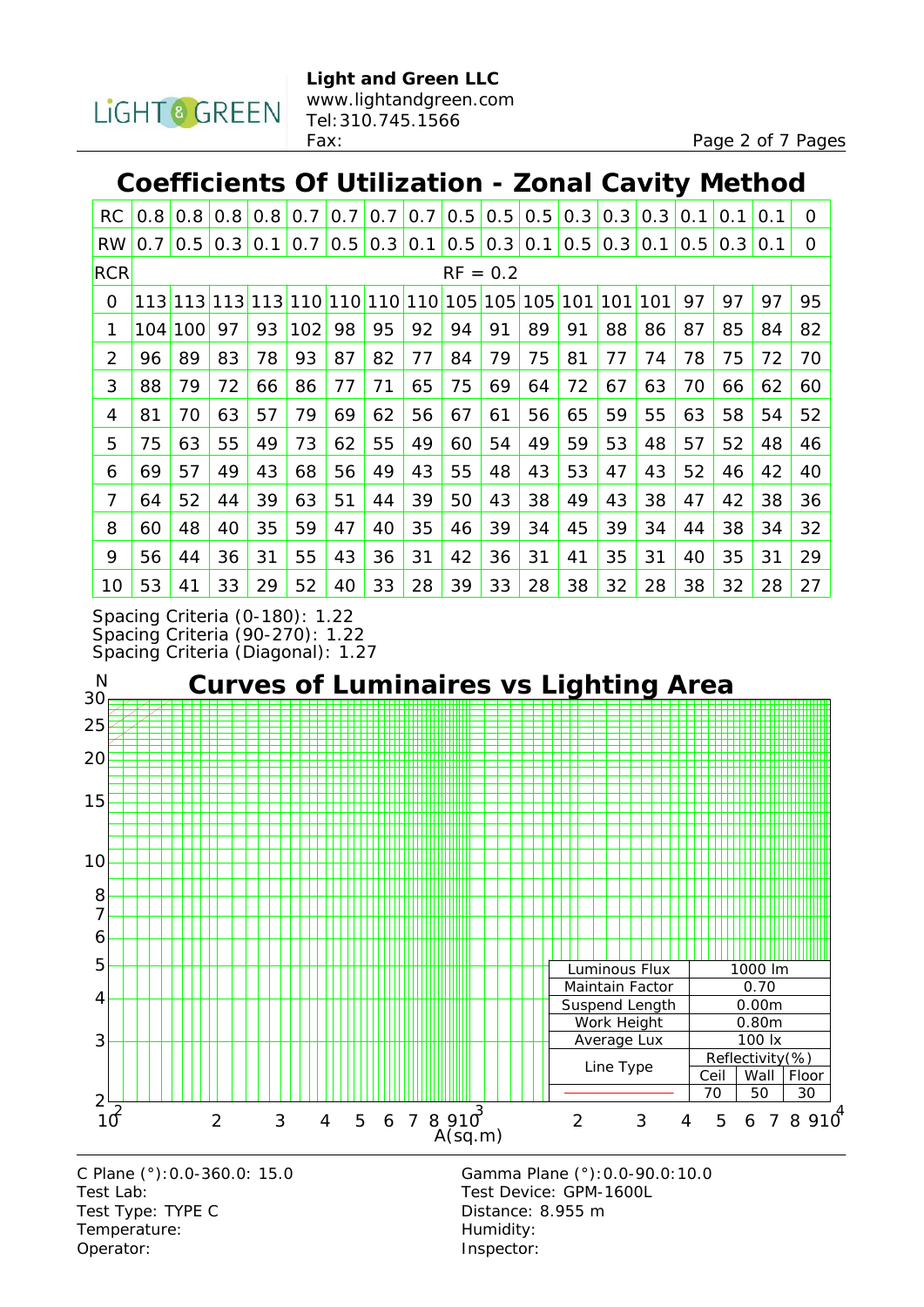



#### **IsoLux Plot**

C Plane (°):0.0-360.0: 15.0 Gamma Plane (°):0.0-90.0:10.0 Test Lab: Test Device: GPM-1600L Test Type: TYPE C Distance: 8.955 m Temperature: Temperature: Temperature: Operator: lnspector: lnspector: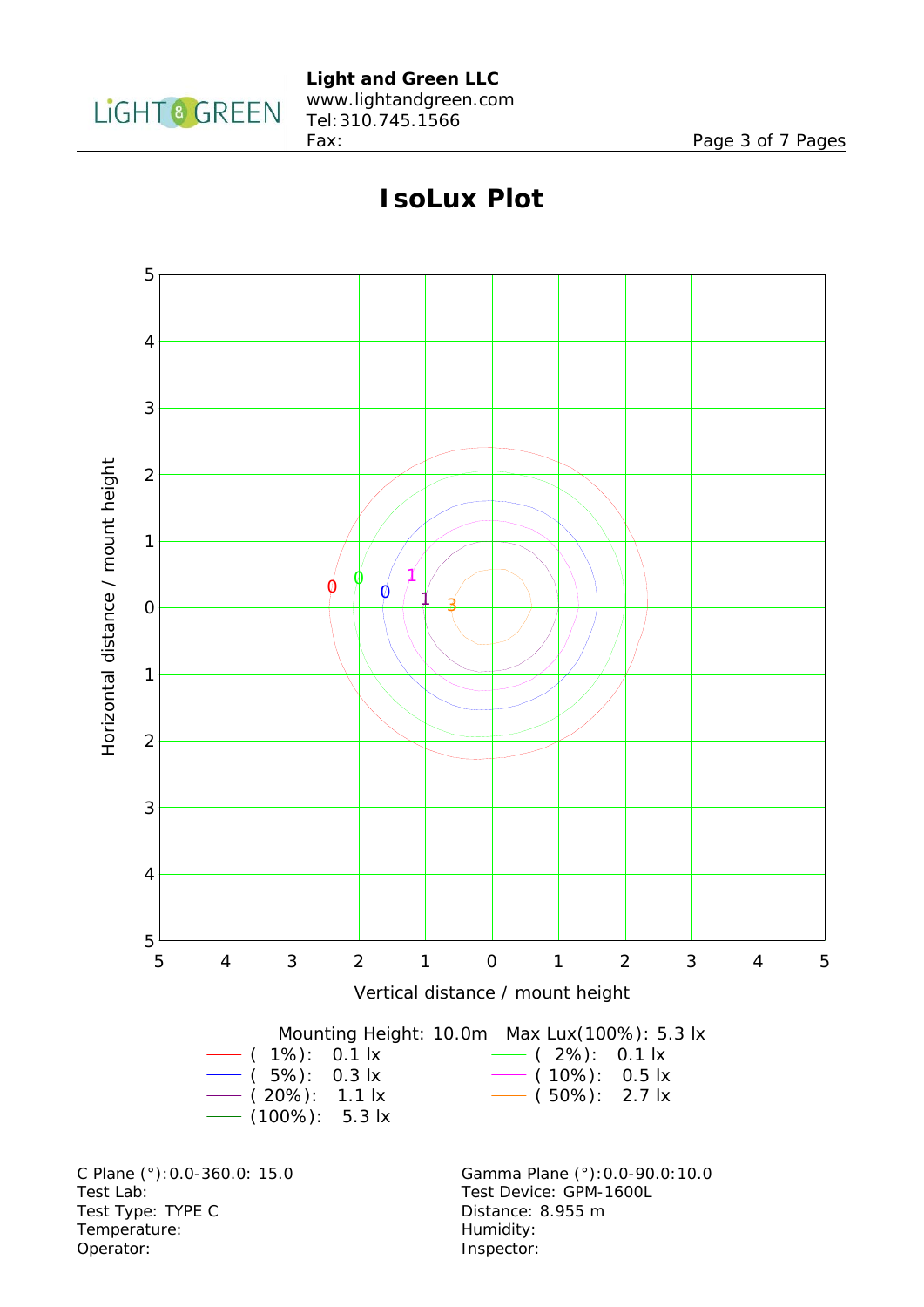

www.lightandgreen.com Tel:310.745.1566

Fax: Page 4 of 7 Pages

### **Lum Limit Curve**



| L(cd/sq.m)       | G45  | G50  | G55  | G60  | G65  | G70  | G75  | G80  | G85 |
|------------------|------|------|------|------|------|------|------|------|-----|
| CO               | 6222 | 5634 | 4893 | 4075 | 3221 | 2196 | 1728 | 1109 | 724 |
| C <sub>90</sub>  | 5139 | 4543 | 3828 | 3032 | 2310 | 1440 | 1123 | 703  | 434 |
| C <sub>180</sub> | 5855 | 5212 | 4410 | 3517 | 2672 | 1655 | 1281 | 787  | 486 |
| C <sub>270</sub> | 5762 | 5241 | 4559 | 3808 | 3001 | 2033 | 1587 | 997  | 651 |

C Plane (°):0.0-360.0: 15.0 Gamma Plane (°):0.0-90.0:10.0 Test Lab: Test Device: GPM-1600L Test Type: TYPE C Distance: 8.955 m Temperature: Humidity:<br>
Operator: Inspector

Inspector: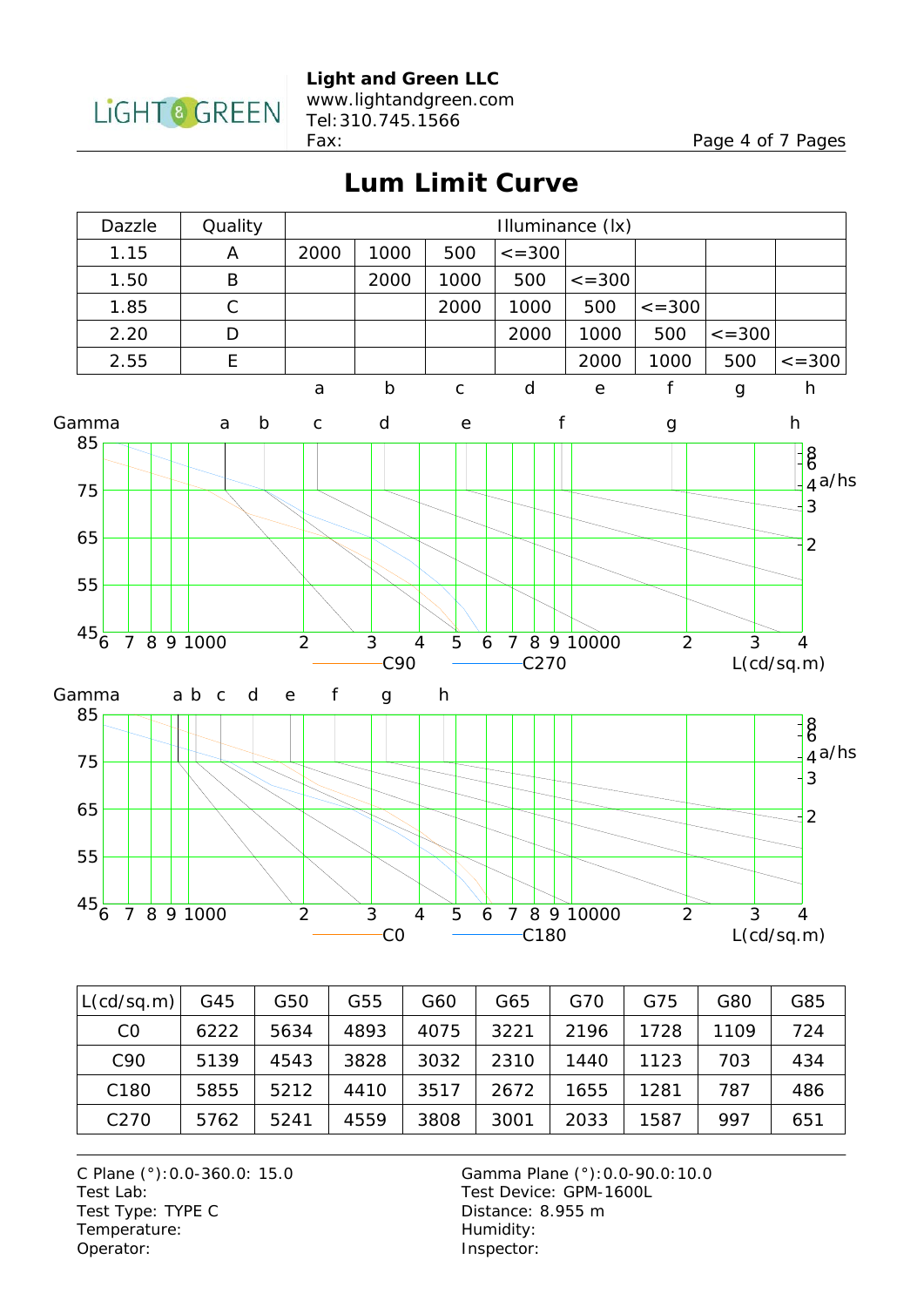

### **Illuminance at a Distance**

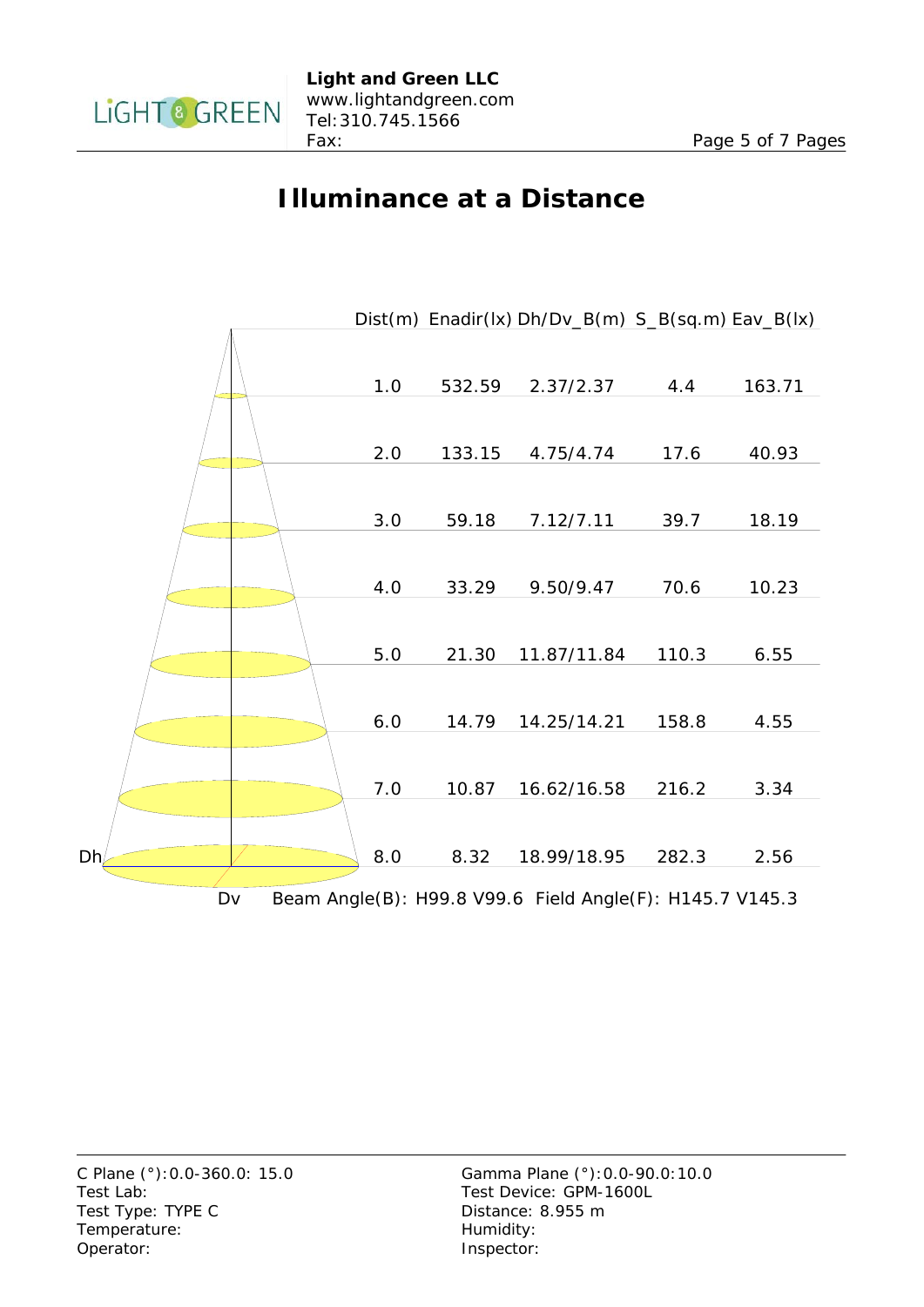

Fax: Page 6 of 7 Pages

# **Vertical IsoLux Plot**



C Plane (°):0.0-360.0: 15.0 Gamma Plane (°):0.0-90.0:10.0 Test Lab: Test Device: GPM-1600L Test Type: TYPE C Distance: 8.955 m Temperature: Temperature: Temperature: Operator: lnspector: lnspector: